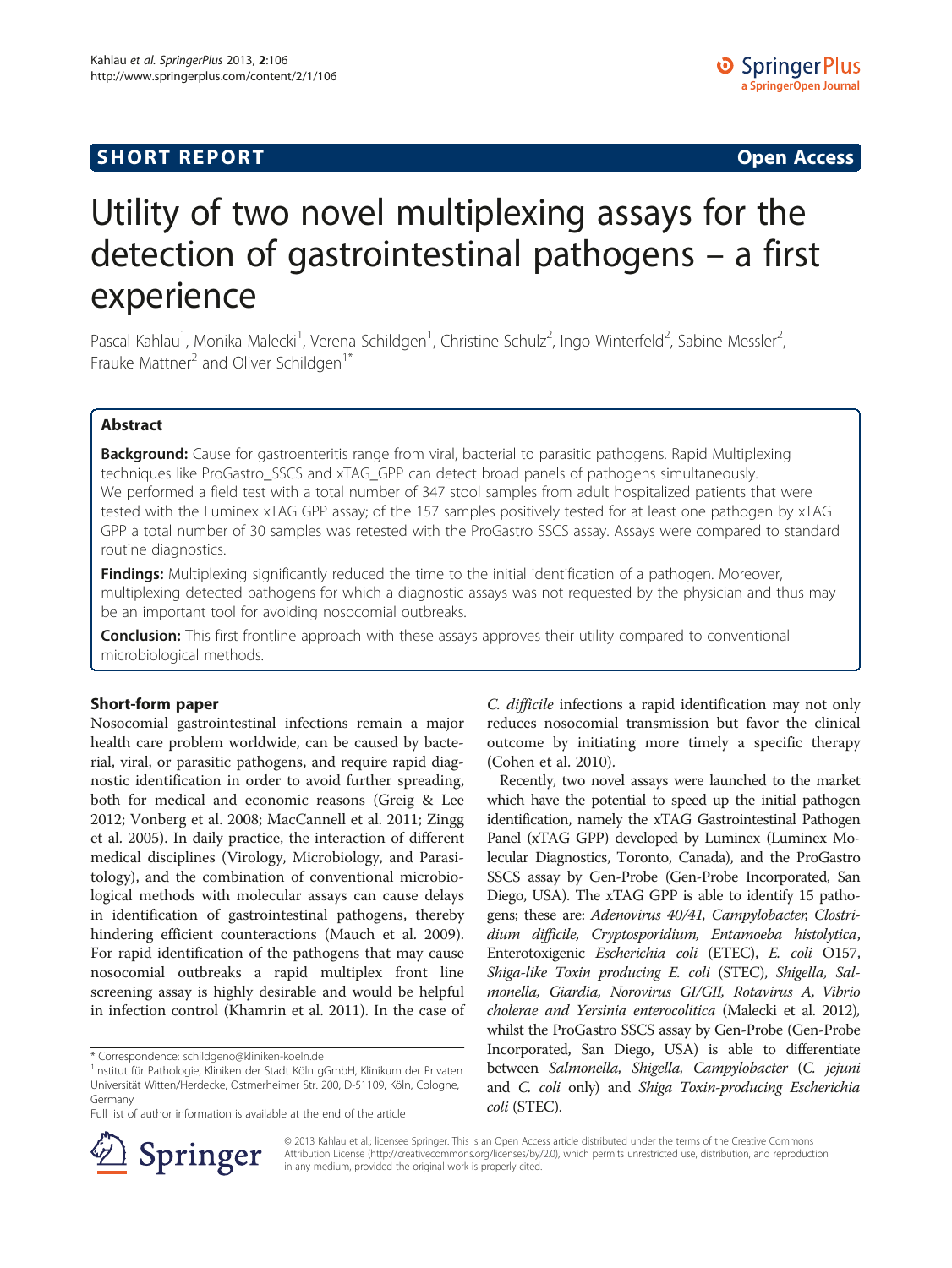We compared both assays in our clinical routine in order to get a first impression of their utility compared to a "classical" diagnostic algorithm as asked for by the physician (Bacteria: culture methods, Rota-, Adeno- Norovirus: ELISA, Parasites: microscopy, C. difficile Glutamat-Dehydrogenase-ELISA followed by toxin ELISA and culture in cases ELISA was tested negative). Stool samples were collected routinely and simultaneously sent to the Microbiology/Virology laboratory and to our laboratory where the multiplexing and real-time platforms were located. A total number of 347 stool samples from adult hospitalized patients was tested with the Luminex xTAG GPP assay; of the 157 samples positively tested for at least one pathogen by xTAG GPP a total number of 30 samples was retested with the ProGastro SSCS assay; all samples were routinely screened for gastrointestinal pathogens according the physicians' requests, which does not necessarily mean that the full pathogen panel available in the xTAG GPP assay was tested by classical methods.

Stool samples were pretreated as requested by the manufacturer's protocols and subject to nucleic acid extraction by using the Qiagen stool kit (Qiagen, Hilden, Germany) automated on the QiaCube platform. The eluates were subjected to PCR reactions as recommended both by the ProGastro\_SSCS and xTAG\_GPP assay manufacturers and were processed further on the Rotorgene platform (ProGastro SSCS) or the Luminex machine (xTAG GPP).

In detail, pretreatment for the xTAG GPP and ProGastro SSCS assay using the NucliSENS easyMAG lysis Buffer was performed as follows: 1 mL of NucliSENS easyMAG Lysis Buffer (bioMérieux, Nürtingen, Germany), 10 μL of E. coli phage MS2 (Luminex Molecular Diagnostics, Toronto, Canada) for the xTAG GPP or 10 μL of Gastro RNA/DNA Internal Control (GIC) (Gen-Probe Prodesse, Waukesha, USA) for the ProGastro SSCS assay and approximately 100 to 150 μg of stool were added to Precelllys Glas/Keramik-KIT SK38 (PEQLAB Biotechnologie GmbH, Erlangen, Germany) bead tubes. The tubes were vortexed by using the MagNA Lyser instrument (Roche Diagnostics Deutschland GmbH, Mannheim, Germany) at 5000 rpm for homogenization of the tissue. After 10 minutes incubation time the SK38 (PEQLAB Biotechnologie GmbH, Erlangen, Germany) tubes were centrifuged at 14,000 rpm for two minutes at room temperature (RT) using the Microcentrifuge 5424 (Eppendorf AG, Hamburg, Germany). 200 μL of the supernatant were used for the extraction.

For ProGastro SSCS assays, ParaPak Culture & Sensitivity (PP) medium were used for pretreatment as follows: 500 μL of PP medium (Meridian Bioscience, Cincinnati, USA) were introduced into a 1.5 mL tube and 10 μL of the prepared GIC (Gen-Probe Prodesse, Waukesha, USA) were added. The GIC was prepared according to the manufactures instructions. Approximately 100 to 150 μg of stool samples were inserted and the mixture was vortexed for 1 minute. After a short centrifugation at RT 200 μL of the supernatant were used for the extraction. Extraction of DNA from stool samples was performed by using the QIAamp MinElute Virus Spin Kit (Qiagen, Hilden, Germany) for the QIAcube system according to the manufacturer's instructions. The eluate was stored at −80°C until usage.

Pathogen detection was performed with the xTAG Gastrointestinal Pathogen Panel and the ProGastro SSCS assay as follows: xTAG OneStep RT-PCR Buffer 5X, xTAG RNase-free water, xTAG BSA were thawed at RT and afterwards kept on ice for the Mastermix (MM). 2.5 μL xTAG RNase-free water, 7.5 μL xTAG OneStep Buffer 5X and 0.5 μL xTAG BSA (10 mg/mL) were added to the MM for each PCR reaction. The xTAG GPP Primer Mix as well as the xTAG OneStep Enzyme Mix were thawed and kept on ice during the preparation of the MM. 2.5 μL of Primer Mix as well as 2.0 μL of the Enzyme Mix were added to the MM for each PCR reaction. All reagents were vortexed and briefly centrifuged before use. The volume for one extra reaction was included for  $\leq 10$  samples, and the volume for two extra reactions were included for more than 10 samples to compensate pipetting variability.

10 μL of the extraction product were mixed with 15 μL of MM in a 0.2 mL thin-walled PCR-tube for a total RT-PCR reaction volume of 25 μL. The negative control contained 10 μL xTAG RNase-free water instead of the extraction product. No extra positive controls were included besides the internal MS2 control.

The PCR tubes were placed in a thermal cycler preheated to 53°C. Four stages were used for the RT-PCR program: The first was 1 cycle at 53°C for 20 min followed by 1 cycle at 95°C for 15 min as the second stage to ensure proper denaturation. Amplification was achieved in the third stage starting at denaturation temperature of 95°C for 30 sec, followed by annealing at 58°C for 30 sec and elongation at 72°C for 30 sec repeated 38 times. This temperature was held in the last stage for 2 min as a final elongation. When the program finished the temperature was set and hold at 4°C at which all samples were stored after RT-PCR.

The xTAG GPP Bead Mix and the xTAG Reporter Buffer were taken out of the refrigerator and brought to RT in the dark. 20 μL of bead mix were aliquot into a 96-well microtitre plate and 5 μL of vortexed RT-PCR product were added. After vortexing and a short centrifugation of the xTAG 0.22 SAPE, 1 μL was taken and diluted in a 2.0 mL tube with 74 μL of xTAG Reporter Buffer for each sample. An additional reaction volume of xTAG 0.22 SAPE and xTAG Reporter Buffer was added for ≤ 10 samples or two additional reaction volumes for more than 10 samples. 75 μL reporter solution were then pipetted in each microtritre well containing 25 μL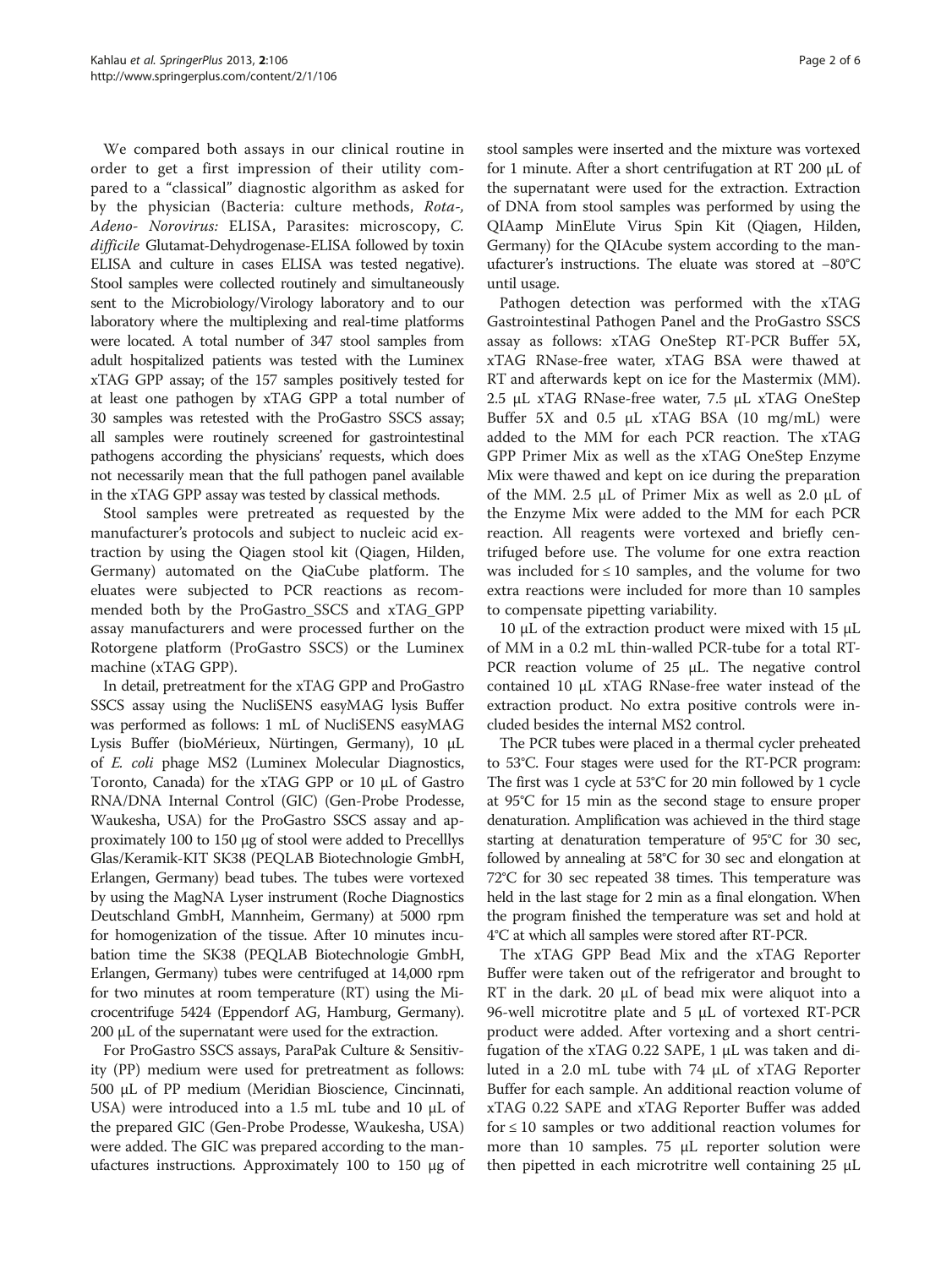<span id="page-2-0"></span>bead mix and RT-PCR product for a total volume of 100 μL per hybridization reaction. The plate was covered with microseal film and placed in the thermal cycler preheated to 60°C. This was the temperature the program was started at for 3 min, followed by 45 min at 45°C. The temperature was hold at 45°C at the end of the program because the samples may not cool down until analysis which was proceeded directly after the hybridization. The Luminex 100/200 (Luminex Molecular Diagnostics, Toronto, Canada) was used with the TDAS GPP software 1.00. The instrument was started at least 20 min before the hybridization was finished to heat up the laser and the Luminex XYP heater block was set to 45°C prior at least 10 min to analysis to prevent prolonged hybridization times. After hybridization the microseal film was removed from the microtitre plate and the plate was inserted into the heater block. The xTAG GPP protocol was used for each batch and the data produced were analyzed by the xTAG Data Analysis Software (TDAS).

For the ProGastro SSCS assay 0.2 mL thin-walled PCR tubes (Qiagen, Hilden, Germany) were used for setting up the PCR reactions. The volume for the PCR reaction was 25 μL containing 5 μL nucleic acid of the samples or positive controls (Salmonella, Shigella, C. jejuni, Shiga Toxin producing E. coli (SSCSpc) and C. coli) and 20 μL of SSC or STEC mix, respectively. A positive matrix control was not included. The negative control prepared for the quantification step consisted of 5 μL molecular grade water and 20 μL SSC or STEC mix, respectively. All tubes were kept on ice during the preparation for the PCR. A short description of the SSC and STEC mixes can be found in Table 1.

The Rotor-Gene Q system (Qiagen, Hilden, Germany) was used to carry out the Real Time PCR analysis. A 36- Well rotor was used to take up a maximum of 36 thinwalled 0.2 mL PCR tubes. The amplification process consisted out of three different cycling stages. In the first the temperature was 95°C for 600 secs with shut down optics to ensure a proper and complete denaturation of the nucleic acid. This stage was not repeated. The second stage started with a denaturation temperature of 95°C for 30 secs and proceeded to an annealing/elongation temperature of 55°C for 60 secs. It was repeated five times and the optics were shut off. The last stages consisted of 40 cycles starting with a denaturation temperature of 95°C for 10 secs with shut off optics and an annealing/elongation temperature of 55°C for 60 secs with running optics.

Four different optical channels were used for detecting the presence of target genes according to the manufacturer: FAM, TET, TxR and Cy5. These channels were named green, yellow, orange and red by the Rotor-Gene Q software (Rotor-Gene 2.0.2.4), respectively.

The thresholds for the ct values were set and analyzed manually for each channel that was measured. The results were compared to the outcomes of the previously test with the xTAG GPP performed with the Luminex 100/200 system.

With the xTAG GPP assay 347 samples were tested and 157 were positive for one or more pathogenic organisms. Norovirus GI/GII caused 82 infections which accounts for 52% of all positive samples. The second most abundant organism detected was toxigenic C. difficile. In 47 cases both toxins (A and B) were detected, in 11 cases only toxin A, in one case only toxin B. Infections with Campylobacter were observed 8 times, infections with Salmonella and Rotavirus A were detected 4 times for each of the organisms. In 3 cases Cryptosporidium was detected, Shigella, Enterotoxigenic E. coli, Shiga-like toxinproducing E. coli and Giardia lamblia were all detected once. In one case a double infection with Rotavirus A and toxigenic C. difficile occurred and was confirmed by tests with the conventional methods (ELISA). Other double infections that were observed included 4 times Norovirus GI/GII with toxigenic C. difficile, one time Norovirus GI/ GII with Salmonella and one time Salmonella with Giardia lamblia, but these cases could not be confirmed by conventional methods (culture methods for Salmonella, ELISA and PCR for Norovirus and microscopy for Giardia). For one double infection with *Campylobacter* and Norovirus GI/GII only the presence of Campylobacter was confirmed by culture, but not Norovirus GI/GII.

Of the total sample cohort it was possible to compare the xTAG GPP to the conventional diagnostic techniques used by our external microbiology lab to screen for diarrheal pathogens in 104 cases for which full

|  |  |  |  |  | Table 1 Comparison of results acquired by using the xTAG GPP or conventional techniques |
|--|--|--|--|--|-----------------------------------------------------------------------------------------|
|--|--|--|--|--|-----------------------------------------------------------------------------------------|

| Overall amount of xTAG GPP results compared to results of conventional methods |                                        |                                          |                                                                                                                                                                                                                                               |                                                     |  |  |
|--------------------------------------------------------------------------------|----------------------------------------|------------------------------------------|-----------------------------------------------------------------------------------------------------------------------------------------------------------------------------------------------------------------------------------------------|-----------------------------------------------------|--|--|
|                                                                                |                                        |                                          | 104                                                                                                                                                                                                                                           |                                                     |  |  |
| Confirmed<br>results                                                           | Test was not requested<br>by physician | positive samples<br>produced by xTAG GPP | Discrepancies because of positive results<br>produced by conventional methods                                                                                                                                                                 | different positive results for<br>both test methods |  |  |
| 70                                                                             |                                        |                                          |                                                                                                                                                                                                                                               |                                                     |  |  |
|                                                                                | .                                      |                                          | $\mathbf{r}$ , and the state of the state of the state of the state of the state of the state of the state of the state of the state of the state of the state of the state of the state of the state of the state of the state o<br>$\cdots$ |                                                     |  |  |

104 data sets were either confirmed by both tests, were not performed with a default test as it was not marked at the requisition form or were inconsistent. When the tests were not matching further differentiation was achieved by showing if the positive result was produced by the xTAG GPP, a conventional method or if both laboratories produced positive but not matching results.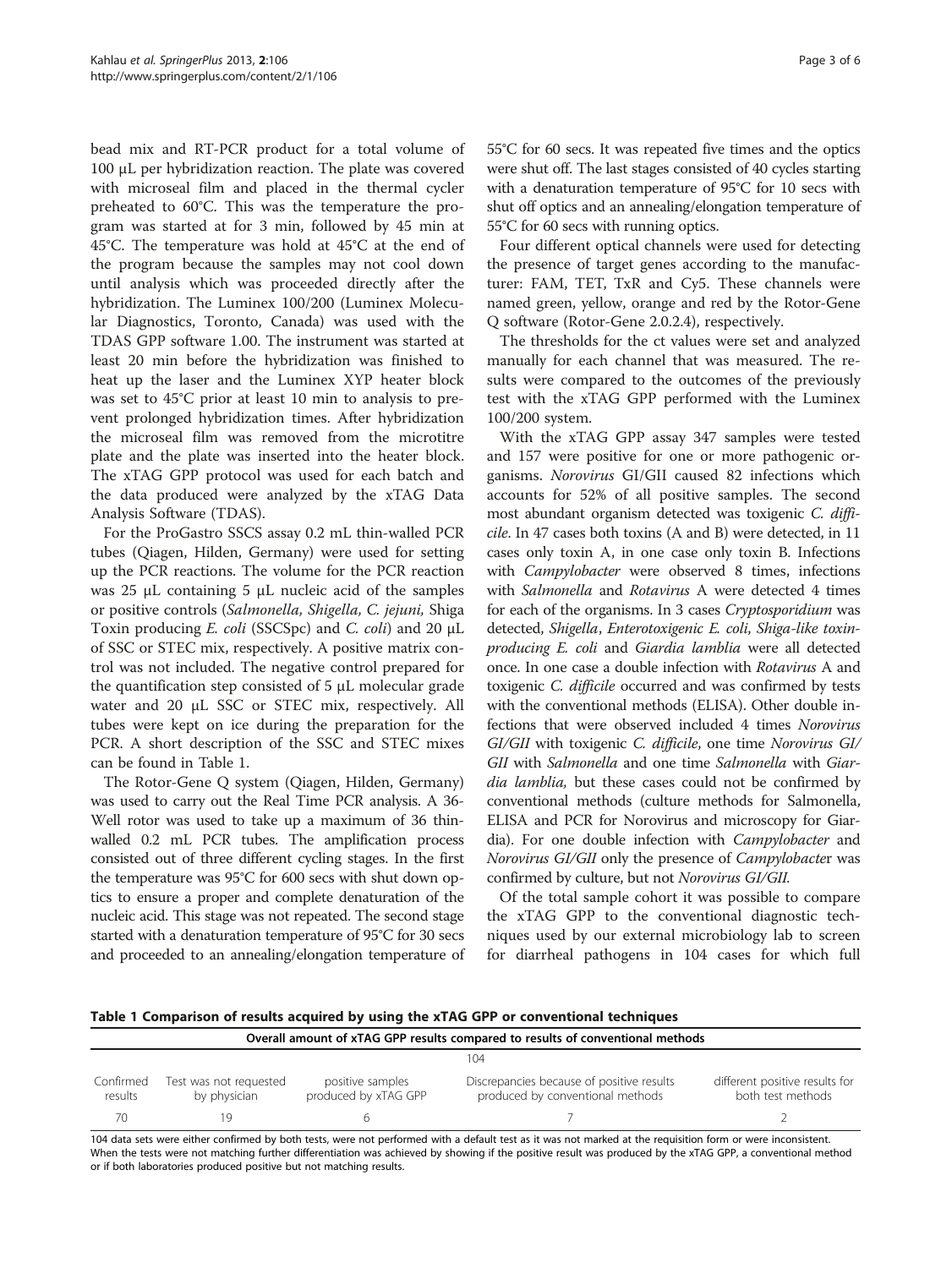documentation was available. In 19 samples the xTAG GPP detected a pathogen that was not being tested for by the conventional method as the physician who requested the diagnostics did not mark the respective test in the requisition form (Table [1\)](#page-2-0). In 70 cases the results of the xTAG GPP were confirmed by the respective conventional method. However there were 15 discrepancies which were further differentiated into 6 positively tested samples by the xTAG GPP that were negatively tested by conventional methods as well as 7 positively tested samples by conventional methods that did not produce positive signals by the xTAG GPP. Furthermore in two cases the pathogens that were displayed were completely different, namely in one case ELISA detected Norovirus whilst xTAG GPP detected C. difficile, and in the other case C. difficile was detected by conventional methods whilst xTAG GPP detected rotavirus. All C. difficile positive samples that were detected by conventional methods were also confirmed by either a positive C. difficile culture test or by a C. difficile toxin ELISA.

Discordant results were in detail (Table 2): A Norovirus infection was observed for the first two samples (A and B) followed by double infections with Norovirus and C. difficile in samples C and D by the conventional techniques (Bauer et al. [2009\)](#page-5-0), i.e. ELISA for Norovirus and culturing for C. difficile; none of these results (A-D) was confirmed by xTAG GPP. Single pathogens were detected by conventional culturing in samples E and F, C. difficile and Yersinia,

| Table 2 Detected pathogens that were either detected |
|------------------------------------------------------|
| only by xTAG GPP or by the conventional methods      |

| Sample                   | Results of the xTAG GPP             | <b>Results of conventional</b><br>methods |  |  |
|--------------------------|-------------------------------------|-------------------------------------------|--|--|
| A                        | negative                            | Norovirus GI/GII                          |  |  |
| B                        | negative                            | Norovirus GI/GII                          |  |  |
| C                        | negative                            | Norovirus $GI/GII + C$ . difficile        |  |  |
| D                        | negative                            | Norovirus $Gl/GII + C$ , difficile        |  |  |
| E                        | negative                            | C. difficile                              |  |  |
| F                        | negative                            | Yersinia                                  |  |  |
| G                        | Norovirus GI/GII                    | negative                                  |  |  |
| н                        | Norovirus GI/GII                    | negative                                  |  |  |
| I                        | C. difficile                        | negative                                  |  |  |
| $\overline{\phantom{a}}$ | Shigella                            | negative                                  |  |  |
| Κ                        | Stx <sub>2</sub>                    | negative                                  |  |  |
| L                        | Norovirus GI/GII +<br>Campylobacter | Campylobacter                             |  |  |
| M                        | Campylobacter                       | Norovirus GI/GII +<br>Campylobacter       |  |  |
| N                        | C. difficile                        | Norovirus $GI/GII + C$ . difficile        |  |  |

In case of sample L and in samples M and N double infections were found by the xTAG GPP and the conventional methods, respectively, instead of a single infection which was observed for the opposing test.

respectively (Table 2). The following samples G to K did not produce positive signals during conventional tests. The xTAG GPP detected Norovirus GI/GII in samples G and H, C. difficile in sample I, Shigella in J and Stx2 in sample K. Moreover, 29 samples previously tested positive by the xTAG GPP were retested by the ProGastro SSCS method. Except two differences ProGastro SSCS confirmed the xTAG GPP results: In one case, xTAG GPP detected Shigalike-toxin 1 gene which was not found by the Pro-GastroSSC, in the other case xTAG GPP detected Shigella which was detected neither by culturing nor the Pro-GastroSSC assay. The results are summarized in Table 3.

Most strikingly, the turnover time from sampling to the first diagnostic result was significantly decreased by

|        | Table 3 Comparison of ProGastro SCCS with xTAG GPP |  |  |  |
|--------|----------------------------------------------------|--|--|--|
| Assays |                                                    |  |  |  |

| Sample # | <b>ProGastro SSCS</b> | <b>xTAG GPP</b>    |
|----------|-----------------------|--------------------|
| 1        | Stx1/Stx2             | Stx1/Stx2          |
| 2        | Stx1                  | Stx1               |
| 3        | Campylobacter         | Campylobacter      |
| 4        | Shigella              | Shigella           |
| 5        | Salmonella            | <b>Salmonella</b>  |
| 6        | negative              | Stx1               |
| 7        | Campylobacter         | Campylobacter      |
| 8        | Campylobacter         | Campylobacter      |
| 9        | Shigella              | Shigella           |
| 10       | Shigella              | Shigella           |
| 11       | Salmonella            | Salmonella         |
| 12       | Salmonella            | Salmonella         |
| 13       | Stx2                  | E. coli 0157, Stx2 |
| 14       | Stx1/Stx2             | Stx1/Stx2          |
| 15       | Campylobacter         | Campylobacter      |
| 16       | Shigella, Stx2        | Stx2               |
| 17       | Stx2                  | Stx2               |
| 18       | Campylobacter         | Campylobacter      |
| 19       | Campylobacter         | Campylobacter      |
| 20       | Campylobacter         | Campylobacter      |
| 21       | Campylobacter         | Campylobacter      |
| 22       | Campylobacter         | Campylobacter      |
| 23       | Campylobacter         | Campylobacter      |
| 24       | negative              | negative           |
| 25       | negative              | negative           |
| 26       | negative              | negative           |
| 27       | negative              | negative           |
| 28       | negative              | negative           |
| 29       | negative              | Shigella           |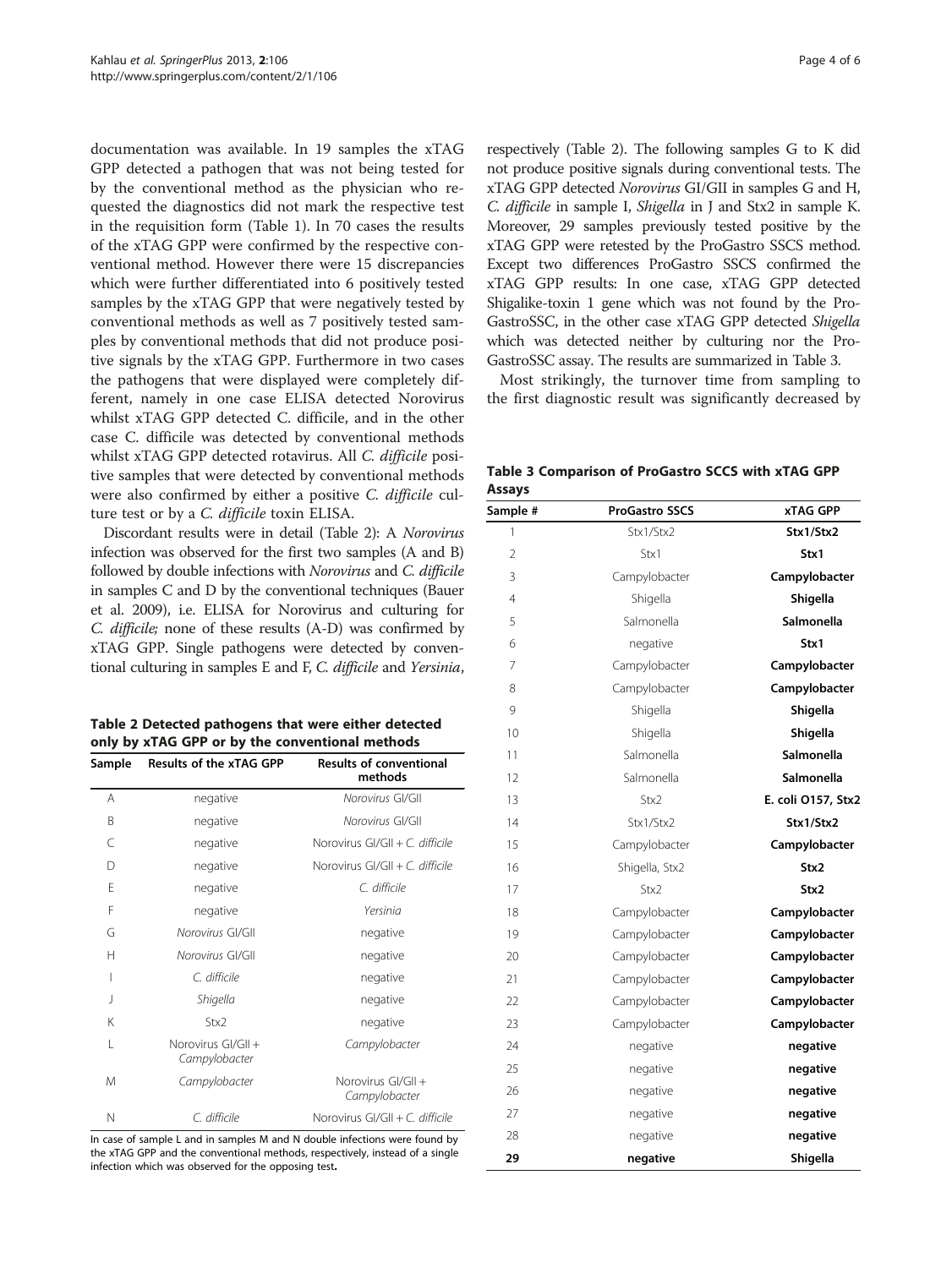using of multiplexing assays. The median turnover time using the xTAG GPP assay was 1 day, ranging from 0.5 days to a maximum of 2 days except one sample that was lost for several days due to a mail transportation error, whilst the median turnover time for the classical diagnostic algorithm was 3 days (Figure 1), which was highly significant with a p-value of  $p = 0.0000021$ resulting from the one-sided T-test for paired samples and a p-value of  $p = 0.0000042$  for the two-sided T-test.

The major bias of our study is that only a limited number of samples positive for the respective pathogens was tested and that for some pathogens like Giardia not a single positive sample was available. However, despite these limitations the study shows that the turnover time from sampling to the first result may be significantly reduced provided future studies with larger patient cohorts could confirm our present results.

In summary, provided that optimal transport and lab logistics are established, both assays can lead to a result from sampling to pathogen identification within 6–10 hours. This in turn is most important in order to initiate

more specific therapy, setup rapid and efficient hygiene counteractions or, vice versa, to de-isolate patients and thus save economic resources due to false or unnecessary blockades of hospital beds. For the decision to de-isolate patients dependent on a negative result of a multiplex-PCR test, negative predictive values are needed in future. For some bacterial pathogens with the ability of differing antibiotic susceptibilities culture methods will be needed in addition. Finally, although it might be to early for this conclusion, it is worth to restructure guidelines for the diagnostic and treatment procedures of gastrointestinal infections that take into account the advantages of early multiplexing technology. It can be concluded multiplexing in gastrointestinal infection diagnostics has the potential to (a) reduce the time to the first identification of a pathogen, may (b) influence subsequent clinical courses by earlier start of specific treatments and diagnostical procedures and avoid false isolations (which in turn is a significant economic factor), and may (c) reduce the number of false negative diagnostics due to missing assays that were not requested after the first round of sampling.